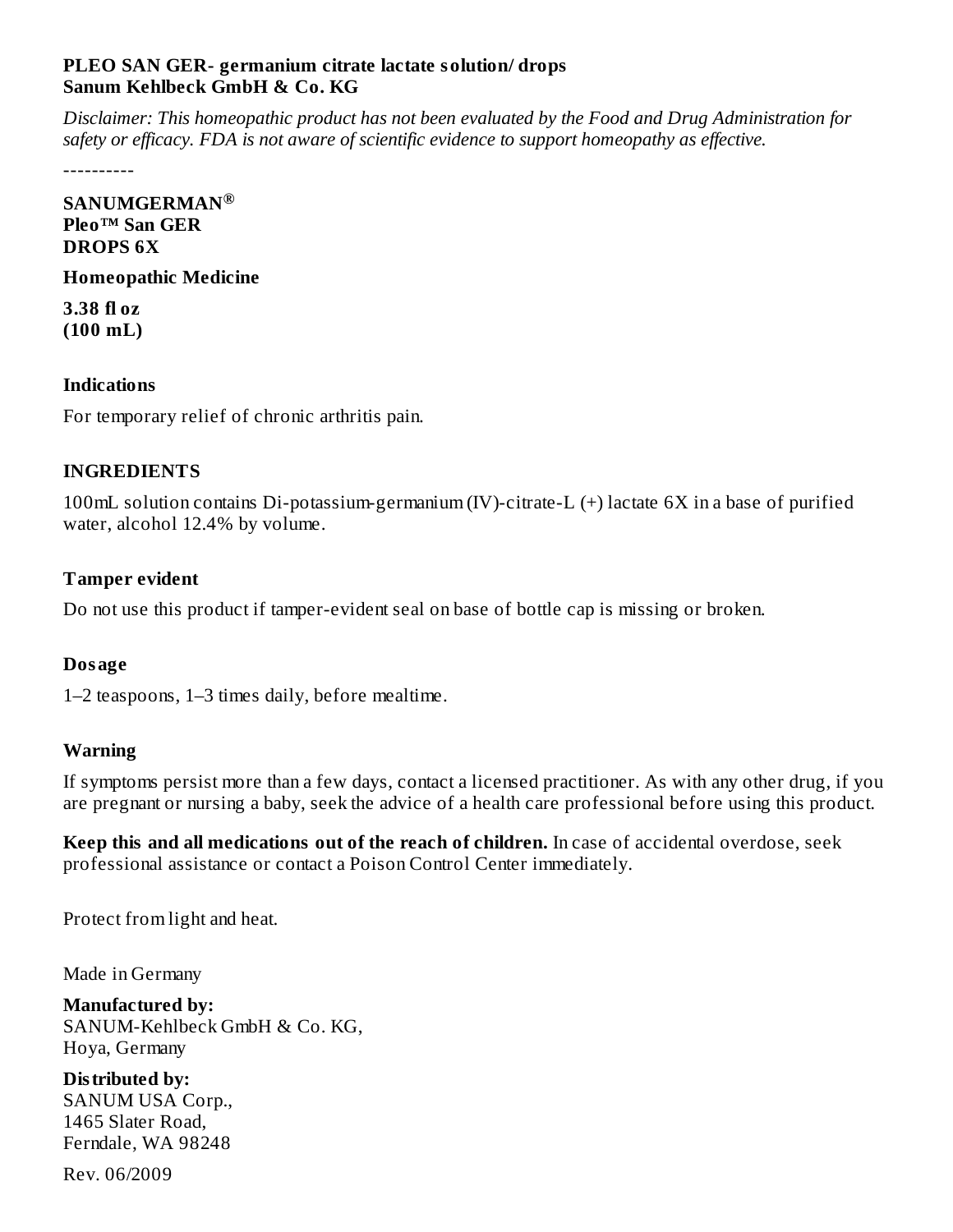## **PRINCIPAL DISPLAY PANEL - 100 mL Bottle Carton**

**SANUMGERMAN ®Pleo™ San GER DROPS 6X**

# **Homeopathic Medicine**

The original **SANUM**™ brand remedies

**Indications:** For temporary relief of chronic arthritis pain.

**3.38 fl oz (100 mL)**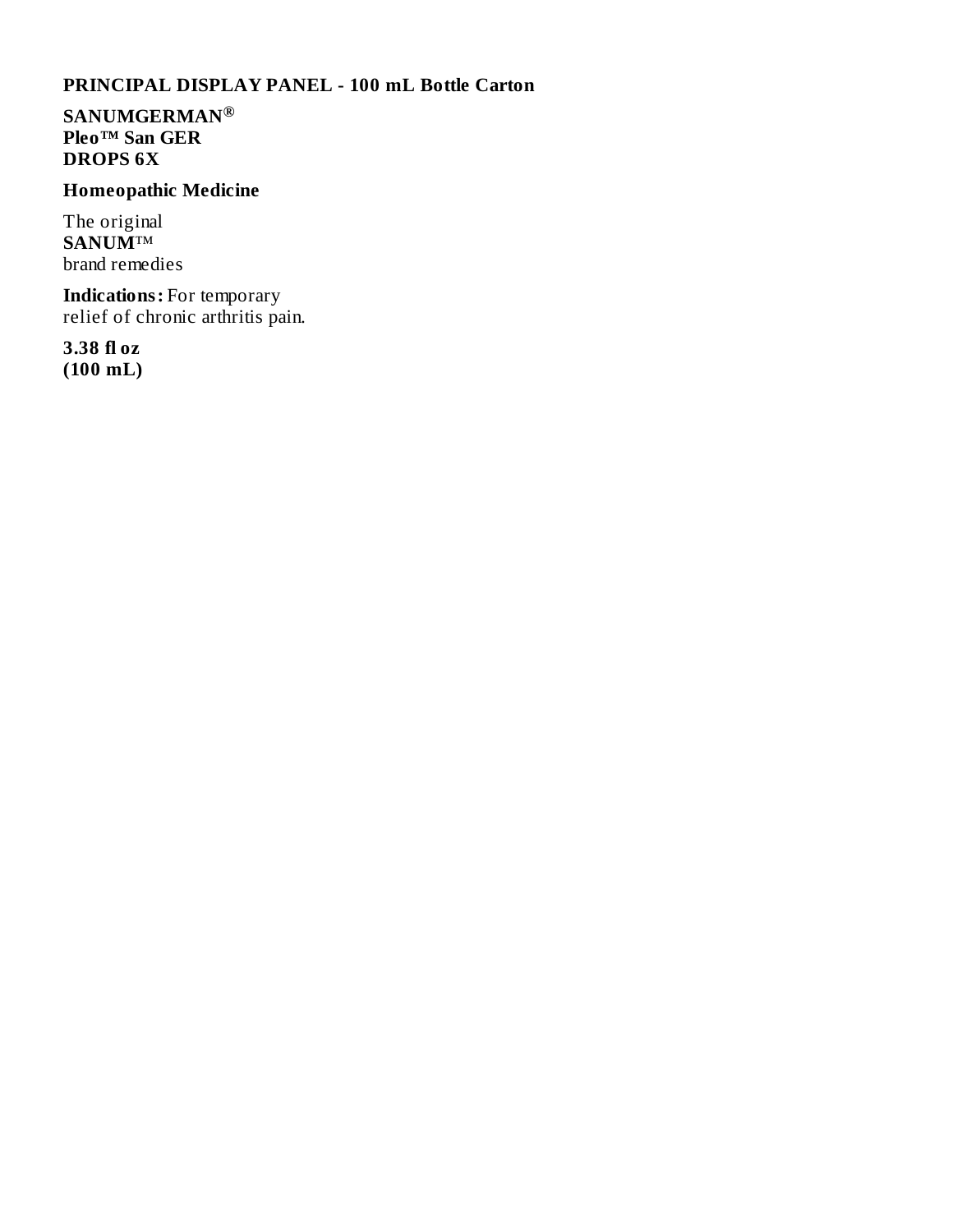

# **PLEO SAN GER**

germanium citrate lactate solution/ drops

#### **Product Information**